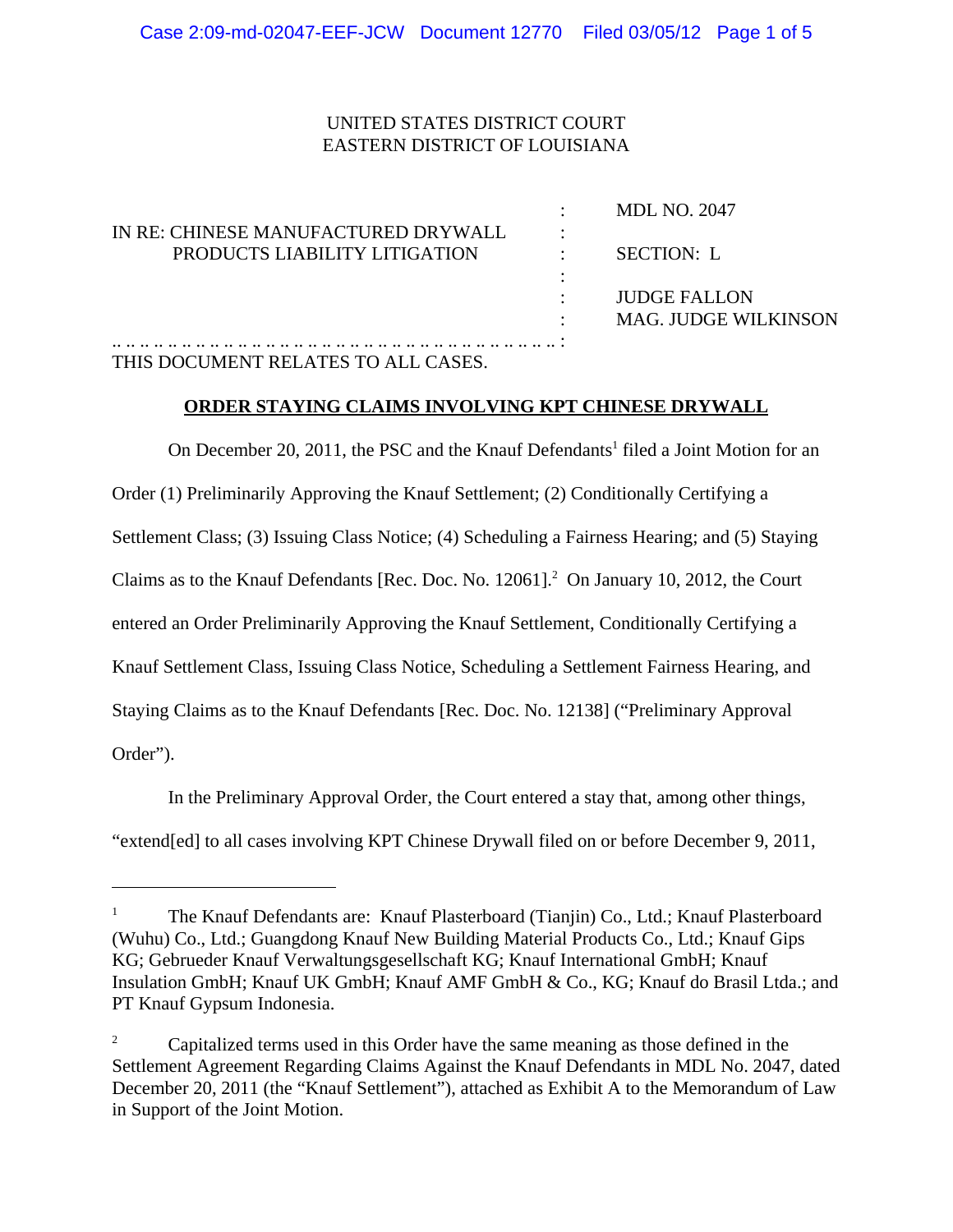## Case 2:09-md-02047-EEF-JCW Document 12770 Filed 03/05/12 Page 2 of 5

whether or not a Knauf Defendant is a party to the case, unless an objection [wa]s filed with the Court by January 16, 2012." Various state court plaintiffs<sup>3</sup> and builder-defendants, Southern Homes,<sup>4</sup> Lennar,<sup>5</sup> G.L. Homes<sup>6</sup> and Meritage,<sup>7</sup> filed objections to the stay. In addition, supplierdefendant Banner previously filed an objection to the stay.8

The Court ordered the settling parties and the objectors to meet and confer concerning the

objections. As a result of those discussions, all objections have been resolved or deferred and

this Order is submitted on consent of the settling parties and the objectors.

Therefore, pursuant to the Court's authority under the All Writs Act (28 U.S.C. § 1651)

in aid of its jurisdiction, IT IS ORDERED THAT:

1. With respect to actions pending in federal court, subject to paragraphs 4 through 6 below, prosecution against the Knauf Defendants, Banner, InEx, and L&W,  $\degree$  of any federal case

4 Southern Homes' objection was filed on behalf of Southern Homes, LLC, Tallow Creek, LLC and Springhill, LLC, collectively [Rec. Doc No. 12185].

5 Lennar's objection was filed on behalf of Lennar Corporation, Lennar Homes, LLC f/k/a Lennar Homes, Inc. and U.S. Home Corporation, collectively [Rec. Doc. No. 12215].

6 G.L. Homes' objection was filed on behalf of G.L. Building Corporation, G.L. Homes of Florida Corporation, G.L. Homes Limited Corporation, G.L. Homes of Boynton Beach Associates IX, Ltd., Boynton Beach Associates KVI, LLP, Boynton Beach Associates XVI Corporation, Miramar Associates IV, LLP, Miramar IV Corporation, G.L. Homes of Davie Associates II, Ltd., G.L. Homes of Davie Associates III, Ltd. and G.L. Homes of Davie IV Corporation, collectively [Rec. Doc. No. 12213].

7 Meritage's objection was filed on behalf of Meritage Homes of Florida, Inc. and Meritage Homes of Texas, LP, collectively [Rec. Doc. No. 12214].

8 Banner's objection was filed on behalf of Banner Supply Company, Banner Supply Company Pompano, LLC, Banner Supply Company Fort Myers, LLC, Banner Supply Company Tampa, LLC, Banner Supply Company Port St. Lucie, LLC and Banner Supply International, LLC, collectively [Rec. Doc. No. 12085].

9 L&W means L&W Supply Corporation and USG Corporation.

<sup>3</sup> Rec. Doc. Nos. 12174 and 12183.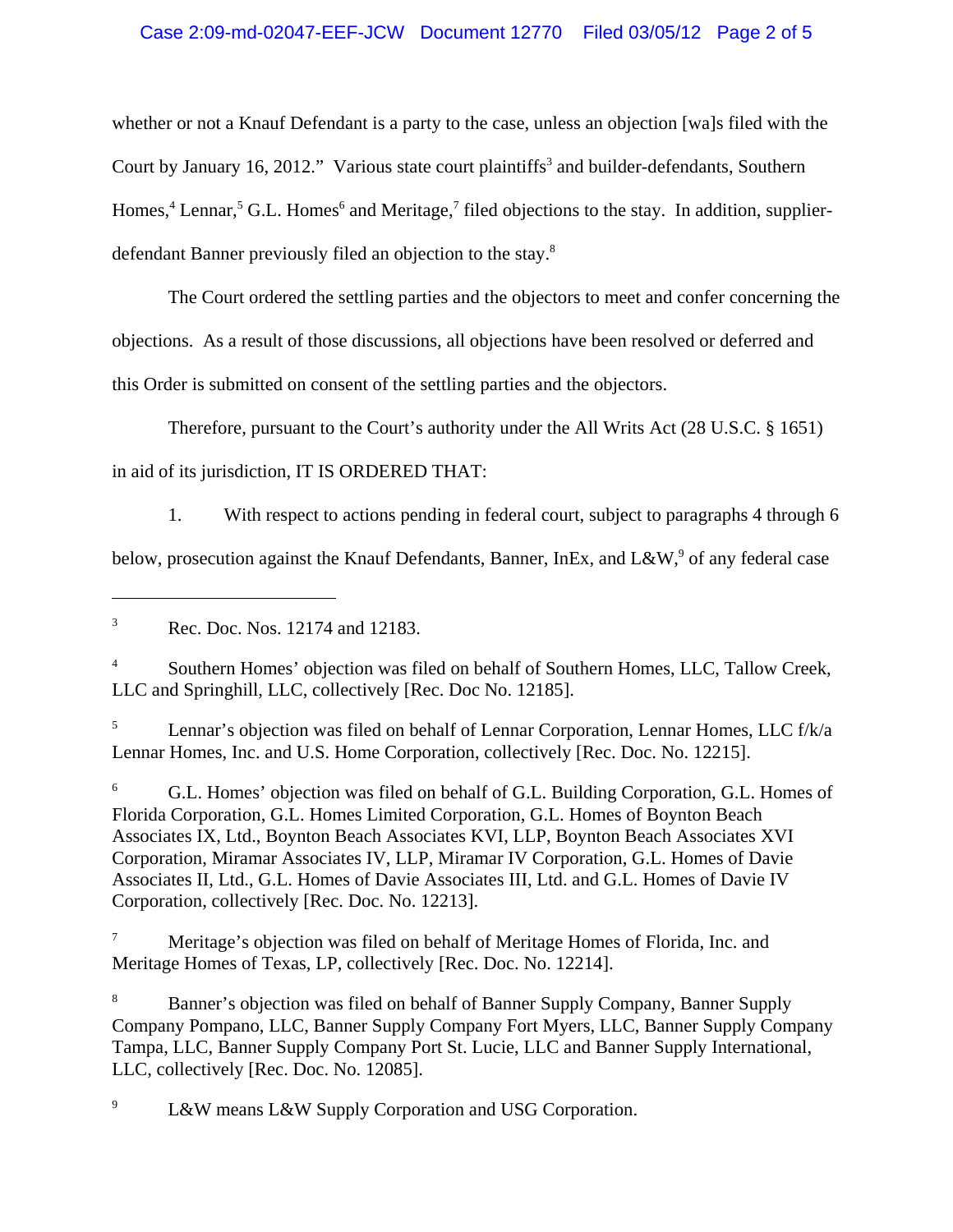#### Case 2:09-md-02047-EEF-JCW Document 12770 Filed 03/05/12 Page 3 of 5

seeking recovery for damage allegedly caused by KPT Chinese Drywall, whether or not a Knauf Defendant is a party to the federal case, shall be stayed pending the settlement proceedings and further Orders of the Court.

2. Prosecution of federal court actions against any defendants or third-party defendants (collectively "defendants") eligible to participate in the Prospective Insurer Agreement or Major Builder Settlement Agreement of any federal case seeking recovery for damage allegedly caused by KPT Chinese Drywall shall be stayed for 45 days from the entry of this Order. No later than 45 days after the entry of this Order, the PSC will provide a list of those defendants that have committed to settle pursuant to the Prospective Insurer Agreement, those defendants that have committed to settle pursuant to the Major Builder Settlement Agreement, and those defendants that have not committed to settle pursuant to either Agreement; for this purpose, a failure to respond one way or the other will be treated as non-commitment. At the end of the 45-day period, the stay of federal court litigation will be extended as to those defendants that have committed to settle pursuant to the Prospective Insurer Agreement or Major Builder Settlement Agreement, and will end as to those defendants that have not committed to settle pursuant to either Agreement. A defendant that has not committed to settle pursuant to the Prospective Insurer Agreement or Major Builder Settlement Agreement may seek to extend the stay of federal court litigation beyond the 45-day period only for good cause shown. Any party may oppose such application for an extension.

3. Without objection, with respect to actions pending in any state court, subject to paragraphs 4 through 6, prosecution against any defendant or third-party defendant of any state case seeking recovery for damage allegedly caused by KPT Chinese Drywall, whether or not a Knauf Defendant is a party to the state case, shall be stayed for 45 days from the entry of this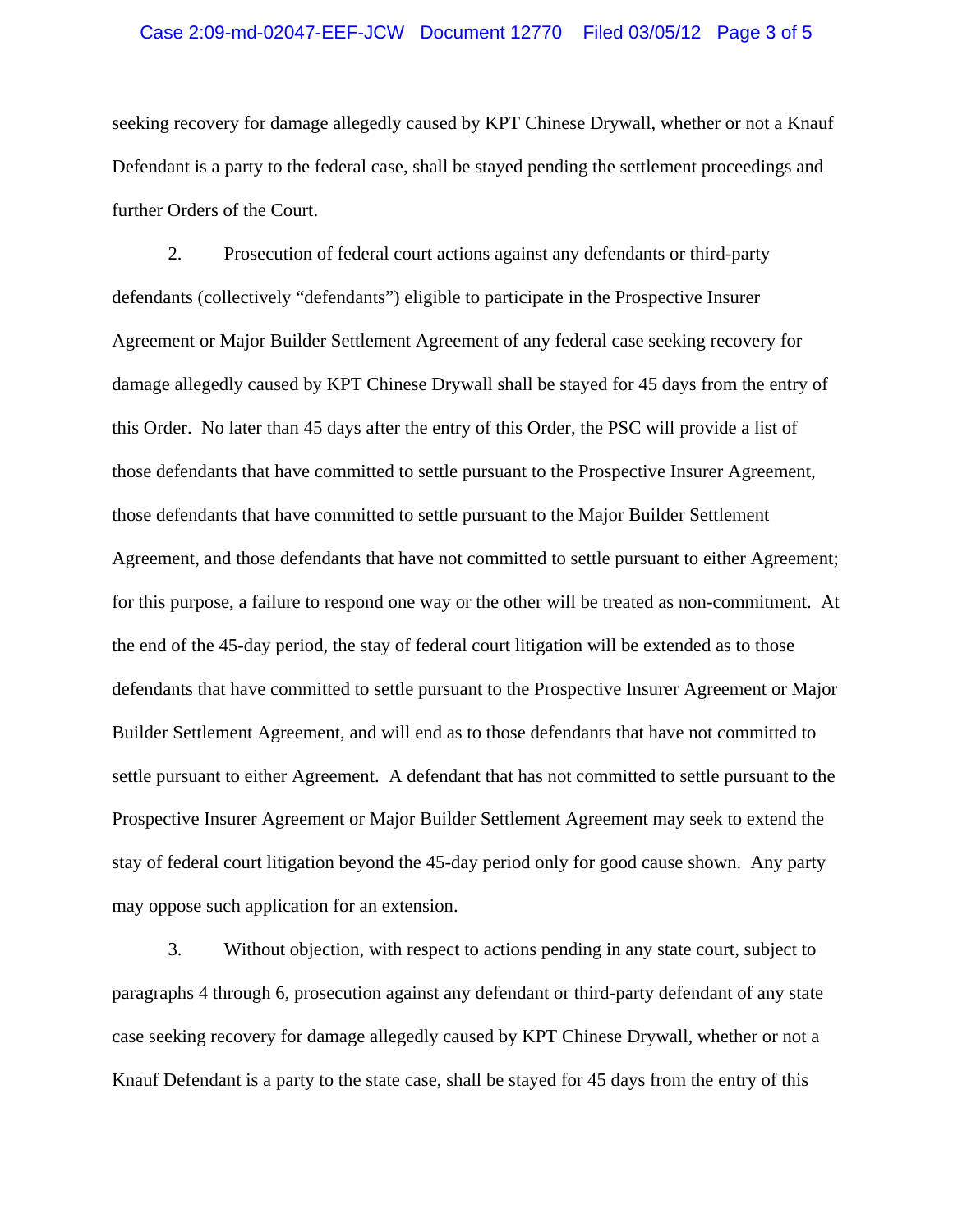#### Case 2:09-md-02047-EEF-JCW Document 12770 Filed 03/05/12 Page 4 of 5

Order. Each party's position on the propriety of a non-consensual stay of state court litigation is explicitly preserved; consent to the 45-day stay herein shall not be deemed a waiver in any court of any jurisdictional or other arguments in opposition to entry of a stay of state court litigation beyond 45 days. The Court reserves decision on whether it can or will issue a non-consensual stay beyond 45 days, and will decide de novo any application for an extension of the stay beyond 45 days, without regard to any party's prior consent to this 45-day stay.

4. The stay of federal court litigation and the 45-day stay of state court litigation does not extend to the following: (i) claims against manufacturers of Non-KPT Chinese Drywall in cases seeking recovery for damage allegedly caused by both KPT Chinese Drywall and Non-KPT Chinese Drywall; and (ii) claims or litigation involving a builder that has remediated homes containing KPT or Non-KPT Chinese Drywall and its insurer(s) regarding insurance coverage.

5. The Court does not decide at this time whether the stay of federal court litigation and the 45-day stay of state court litigation apply to class members, if any, who timely opt out of the Knauf, Banner, InEx, L&W and/or Prospective Insurer Agreement Settlements. Each party's position on the issue of whether the stays apply to class members, if any, who opt out of the settlements is explicitly preserved, including each party's position concerning the jurisdiction of any Court to consider that issue.

6. Banner's claims against the Knauf Defendants are not subject to the stay, as Banner and the Knauf Defendants have voluntarily agreed to a temporary postponement of litigation with respect to Banner's claims against the Knauf Defendants. In light of that agreement, the portion of Banner's objection asserting that the stay should not apply to Banner absent its consent is MOOT and each party's position on the issue is explicitly preserved.

7. Any party may move to expand, narrow, modify or vacate the stay upon good